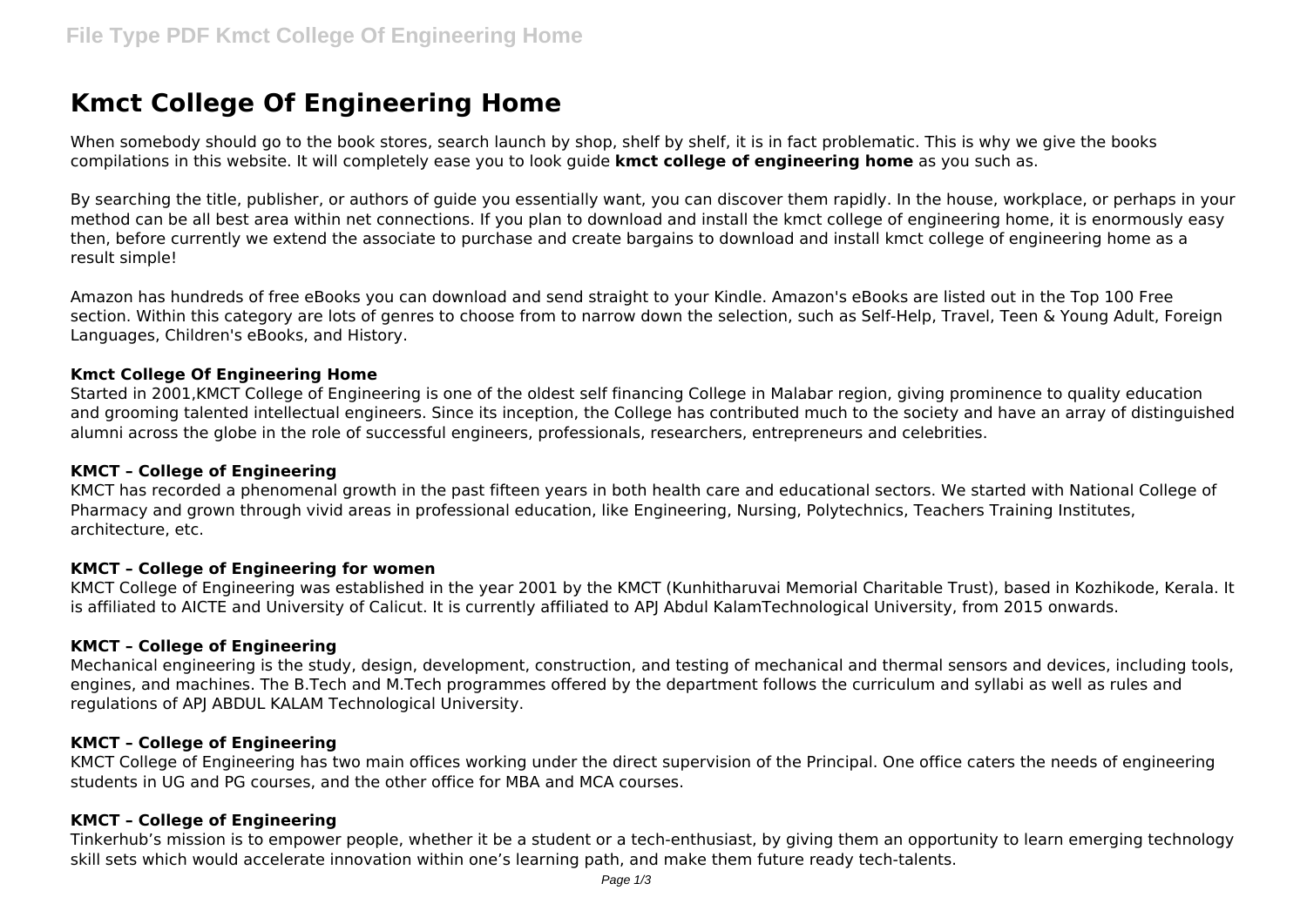## **KMCT – College of Engineering**

With the Music Band and Dance Crew, for the first time in the history of the KMCT College of Engineering, a sixteen member college union was introduced.The Students Union was solely dedicated to students of KMCT CE with the students taking a pledge of Drug free campus and Plastic free campus.

## **KMCT – College of Engineering**

KMCT is located in the serene hillocks of Kallanthode, Manassery and Mampatta around 25 Km from Calicut City in Kerala. Away from the commotion of the city, the Campus is set in a lush green and tranquil environment - an ideal place to pursue education. The first institute to come up under KMCT was the Na

## **Home | KMCT**

KMCT Corporate Office, KMCT Medical College Campus, Manassery P.O, Mukkom Via Kozhikode, Pin: 673 602 Kerala, India, Ph: +91 495 2293040 Fax: +91 495 2295040 Email: info@kmct.edu.in. Home page of Institutions managed by Dr Mehboob KM. Ph: +91-495-3265888, +919846567888 ...

# **KMCT**

KMIT

# **KMIT**

Established in 2001, KMCT College of Engineering offers six UG courses (B.Tech programmes) as well as three PG courses including MBA, MCA and M.Tech programmes. With its avowed commitment to quality, the college has managed to attract an excellent team of qualified faculty members dedicated to teaching and has setup state-of-the-art facilities providing the right infrastructure for technical education.

# **Institutions | KMCT**

Students should submit their application in the prescribed form available at the college office or download the form from the website – www.kmctcollegeofengineering.org Engineering Degree certificate and all Mark lists.

## **KMCT – College of Engineering**

KMCT College of Engineering, established in 2001, is one of the most preferred engineering colleges in Kerala. It is affiliated to A.P.J Abdul Kalam Technological University and the University of Calicut. The College offers B.Tech at the Undergraduate level and M.Tech, MBA, MCA at the Postgraduate level.

# **KMCT College of Engineering, Kozhikode: Courses, Fees ...**

KMCT College of Engineering (previously National Institute Technology and Science ( NITS )) is an ISO 9001:2000 certified self-financing college affiliated to the University of Calicut , A P J Abdul Kalam Technological University located in Manassery, Kozhikode, Kerala, India.

## **KMCT College of Engineering - Wikipedia**

KMCT COLLEGE OF ARCHITECTURE. KMCT College of architecture (K.M.C.T. C.O.A.) has been initiated by Kunhitharuvai Memorial Charitable Trust [KMCT] in the year 2013. Since then the college has flourished under the motto of "Knowledge with Wisdom".